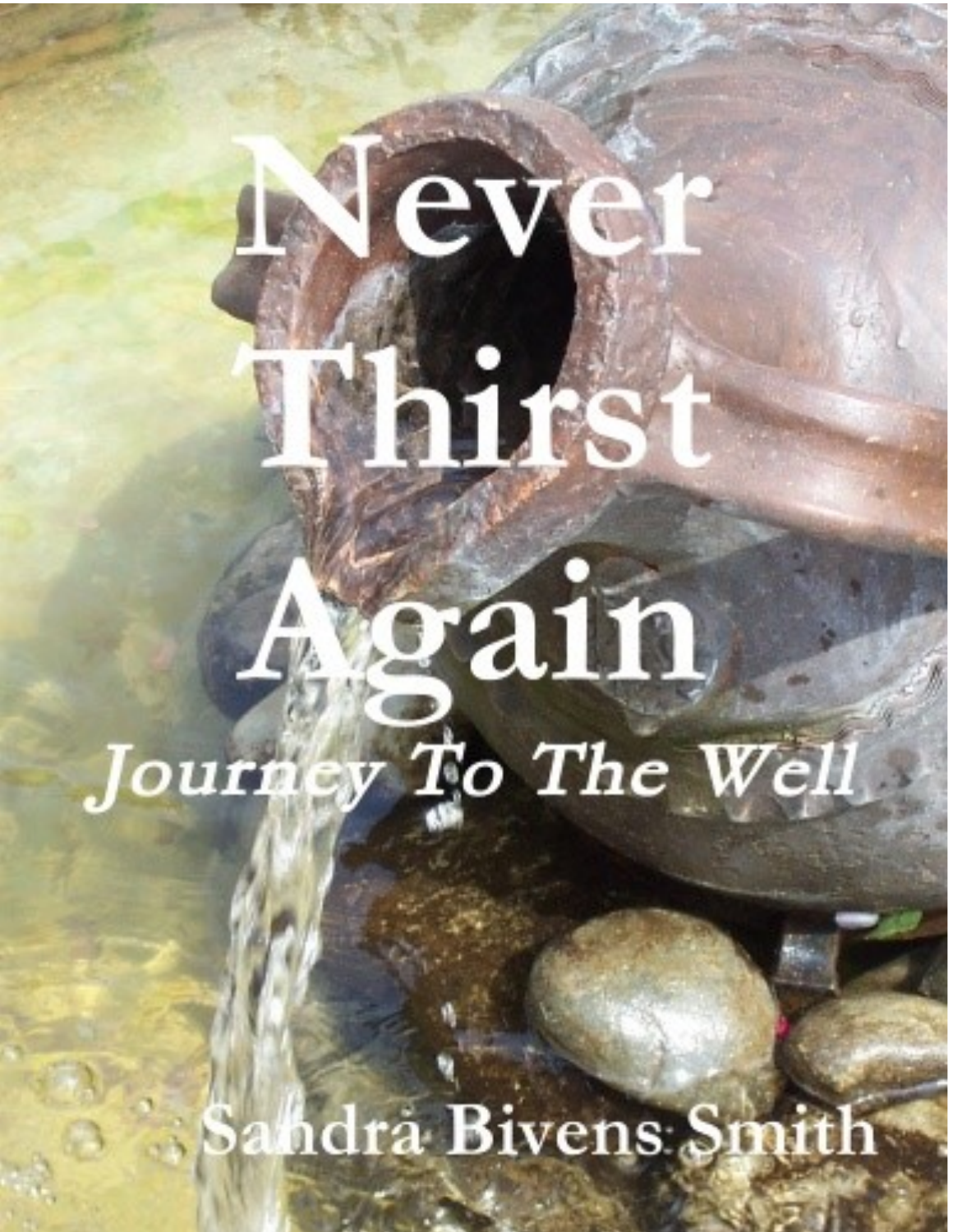# Never Thirst Again

# *Journey To The Well*

Sandra Bivens Smith

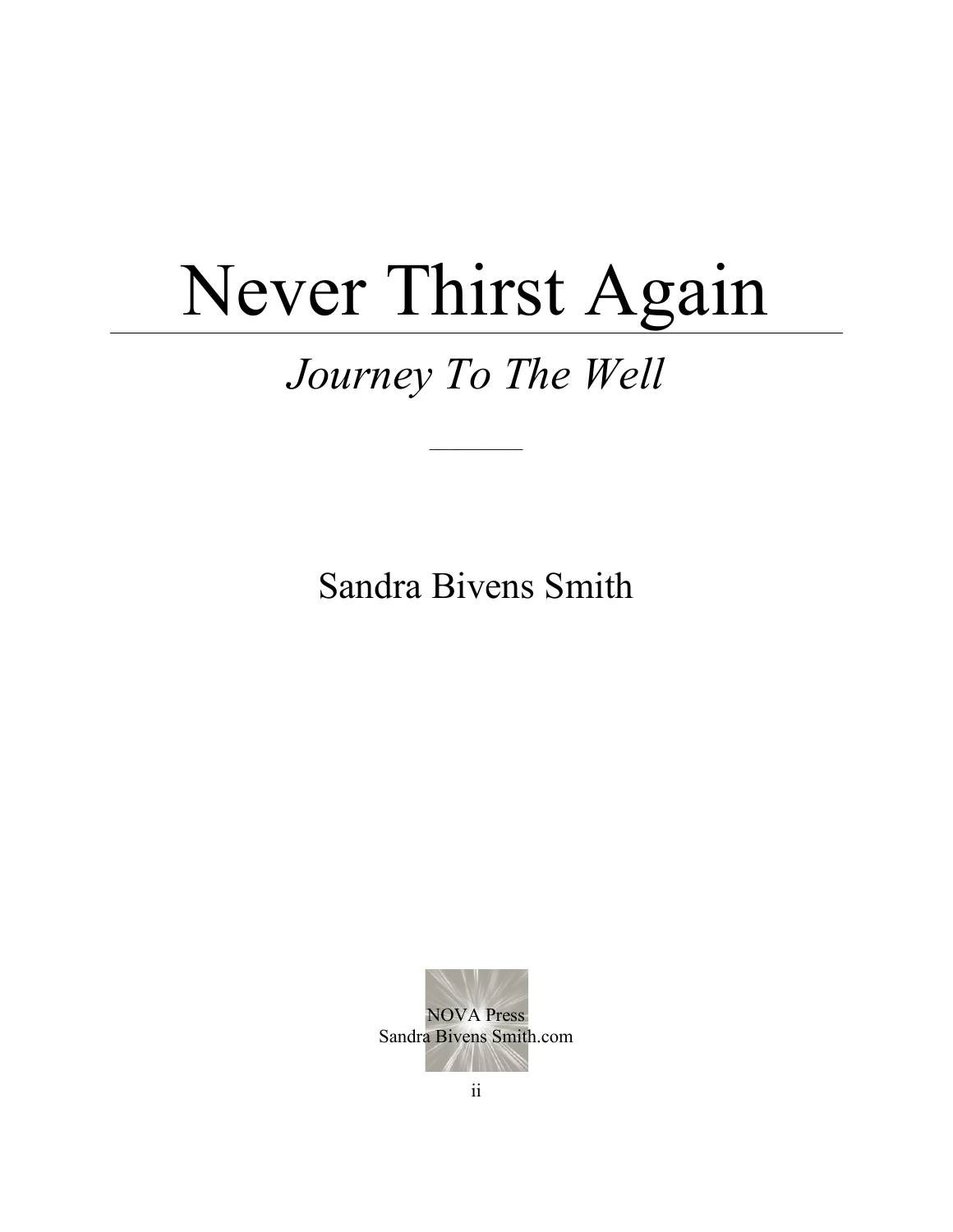Copyright © 2011 Sandra Bivens Smith Second Printing March 2015 Third Printing January 2020

All rights reserved. No part of this book may be used or reproduced by any means, graphic, electronic, or mechanical ,including photocopying, recording, taping or by any information storage retrieval system without the written permission of the publisher except in the case of brief quotations embodied in critical articles and reviews.

Books may be ordered through booksellers or by contacting: Sandra Bivens Smith, 9610 Corbett Square Lane, Charlotte, NC 28214 www.SandraBivensSmith.com

Requests for permission should be addressed in writing to: Never Thirst Again, 9610 Corbett Square Lane, Charlotte, NC 28214

Certain stock imagery ©Thinkstock. Back cover photograph used by permission

Unless otherwise indicated, all Scripture quotations are from The Holy Bible, English Standard Version® (ESV®), copyright © 2001 by Crossway, a publishing ministry of Good News Publishers. Used by permission. All rights reserved.

Scripture quotations marked (CEV) are from the Contemporary English Version Copyright © 1991, 1992, 1995 by American Bible Society, Used by Permission.

ISBN: 978-1-79489-308-5 Library of Congress Control Number: 2011925109 Printed in the United States of America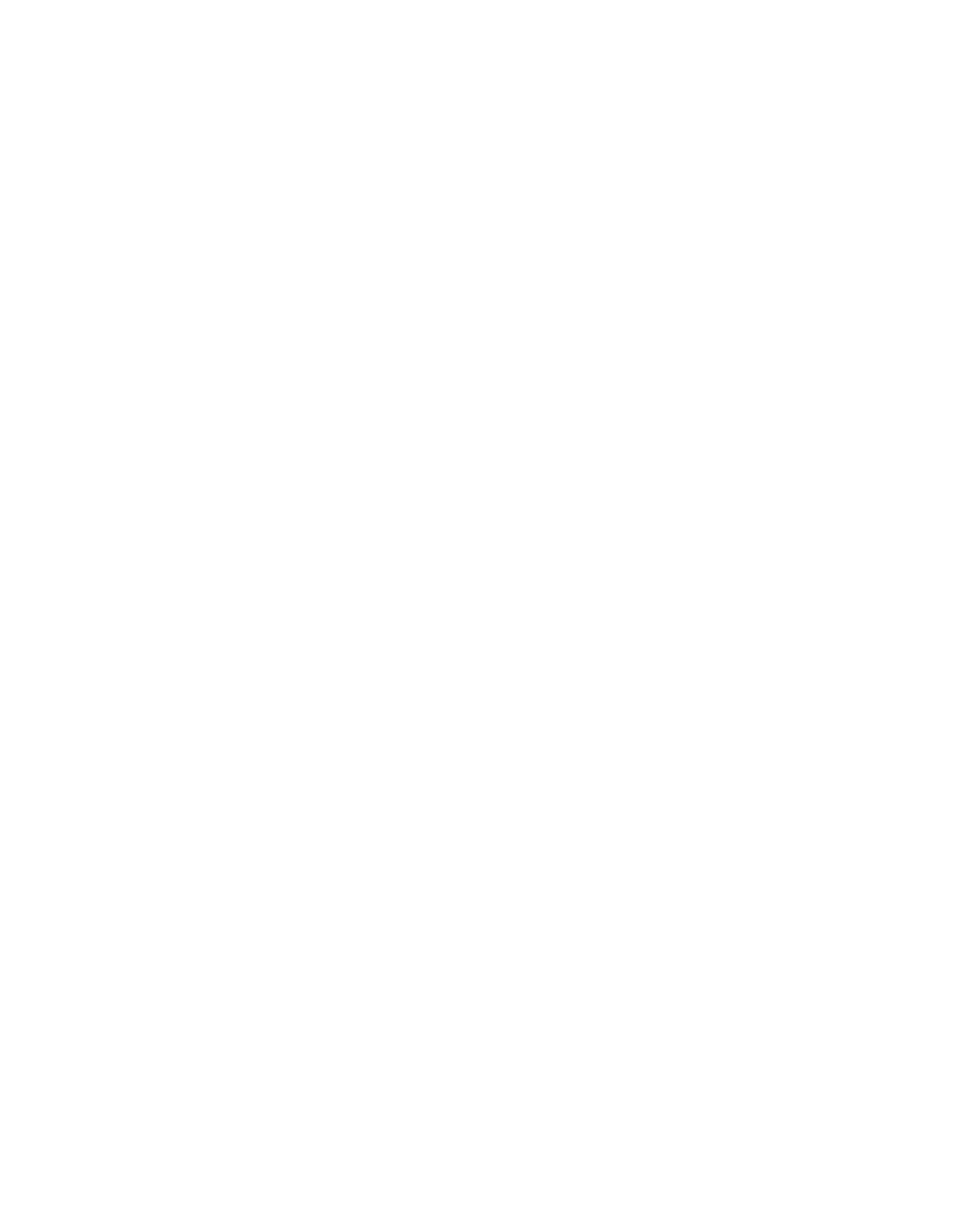## Dedication

So many people made this Bible Study possible.

Thank you Mikki, Amy Jo and Gilda for encouraging and supporting me every step of the way.

Thank you Mother for teaching me by your example, what it means to be a strong, completed woman. You are so precious to me.<sup>1</sup>

Thank you Trent for the hours you spent proofing and editing.

Thank you to all the women I have met along my sixty-one year journey whose joys and sorrows alike inspired this study.

Most of all, thank you Avon**.** Without your tireless patience, unselfish sacrifice, never wavering confidence in me and your love, I would never have "kept the faith" to finish.

<sup>&</sup>lt;sup>11</sup> Sadly, Mother went home to be with the Lord before this study went to print. However, her teaching and influence will remain with me all my days.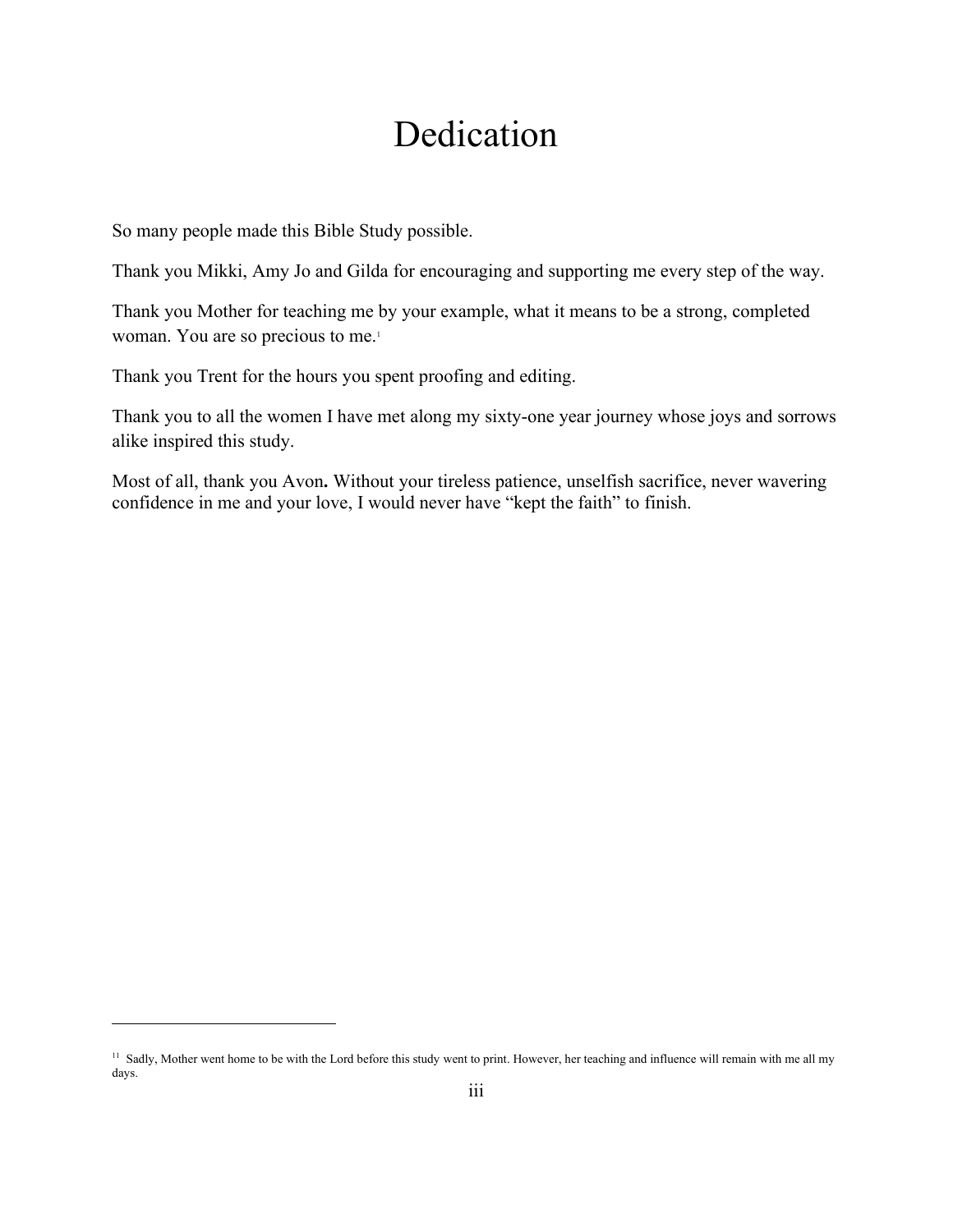In Loving Memory of my Father and Mother

George Flay Bivens April 28, 1929 - February 11, 2006

Margaret Lingerfelt Bivens May 21, 1931 – September 30, 2010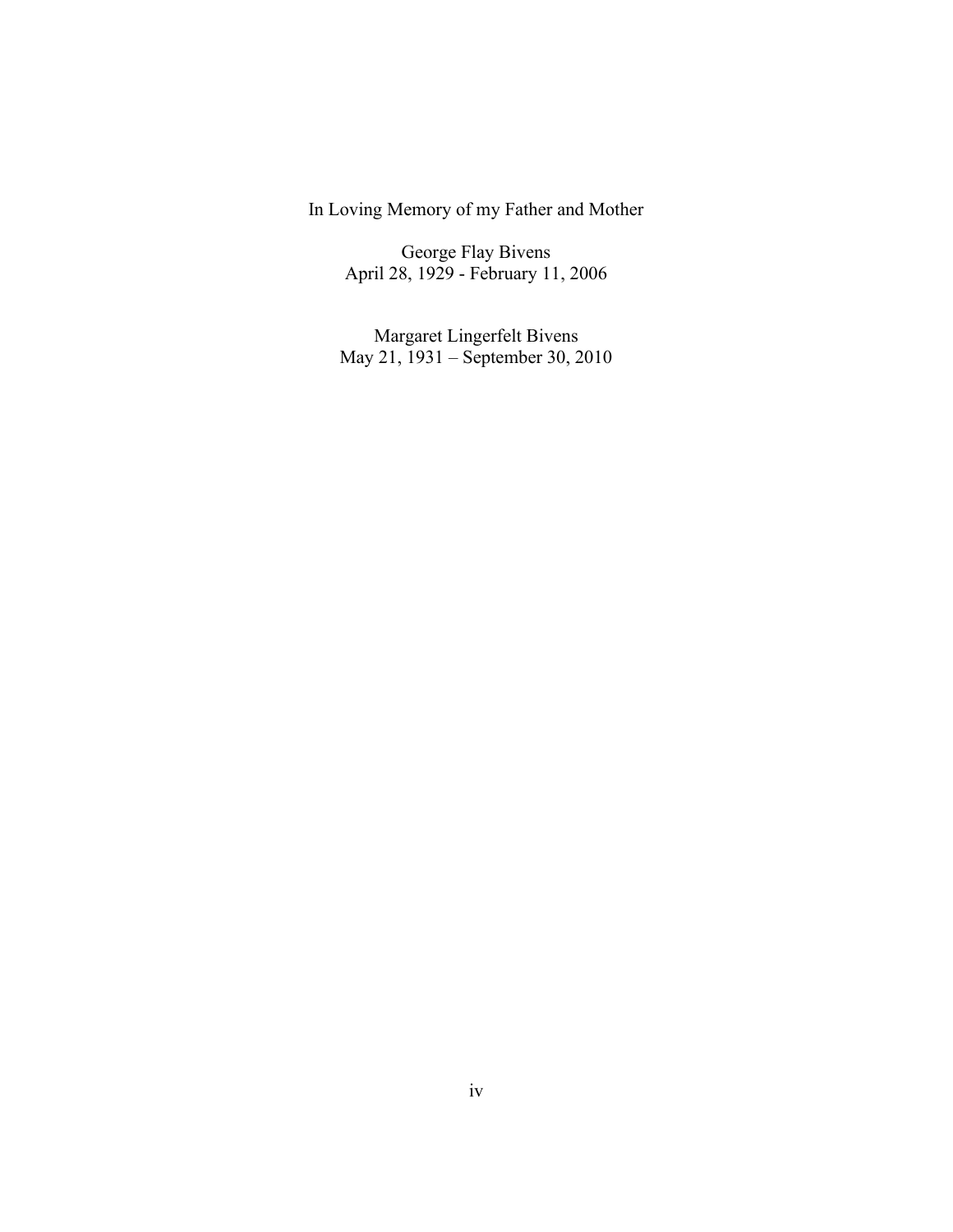### Contents

<span id="page-6-0"></span>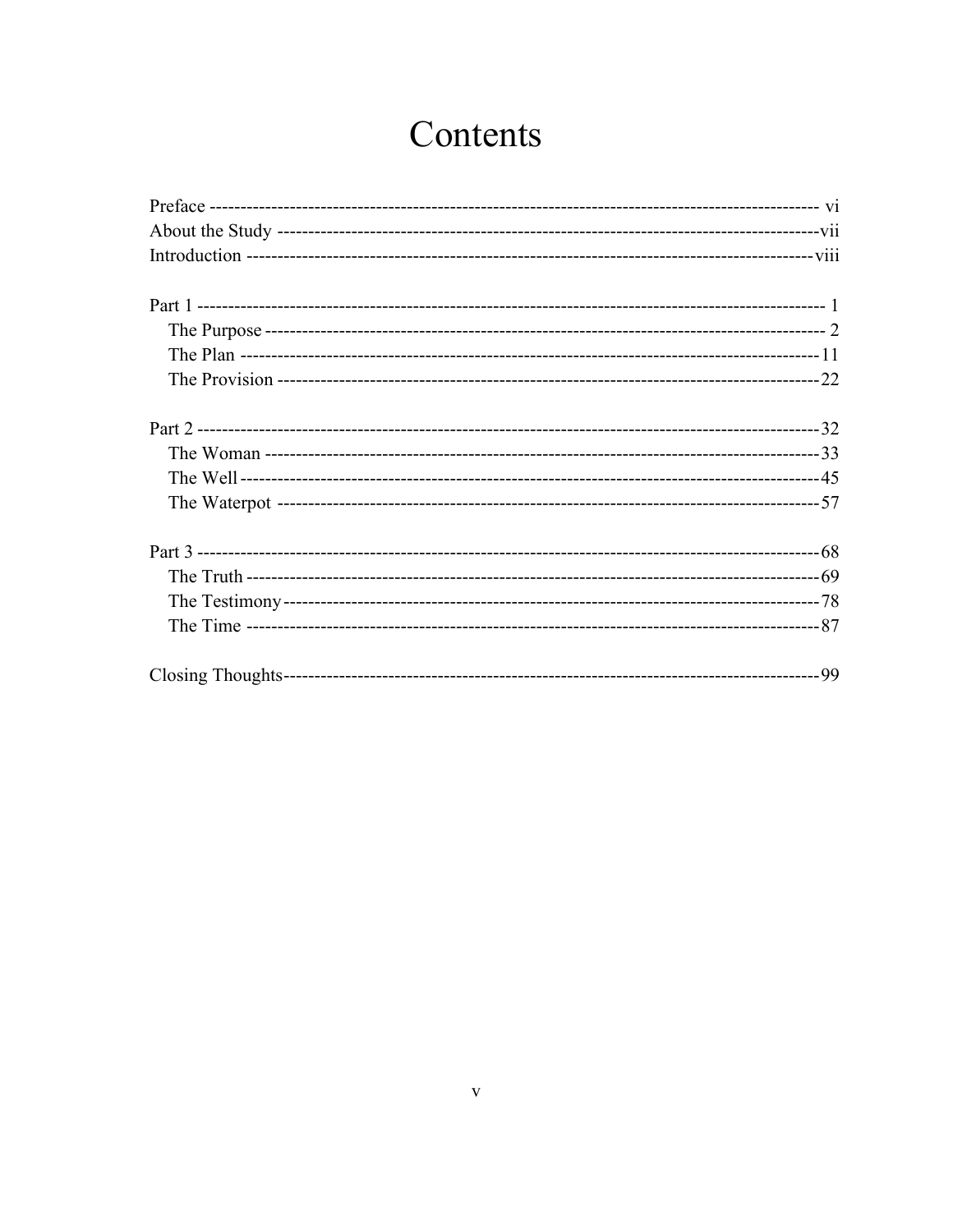## **Preface**

#### Dear Hearts,

When God laid on my heart to pen this study, my vision was for a study that would speak personally and intimately to the women who would one day pick it up and go through its pages. It is my hope that this study will create a desire for more.

A desire for more of Jesus. It is my prayer that as you spend time in His presence you will discover the depth of His love and come to know more of His joy, more of His peace, more of His grace, and more of His forgiveness.

A desire for more of God's word. The bible has been called God's love letter to His children. As we come to understand that every word of every verse is given by the Father out of His love for us, God's word becomes very personal.

A desire for more faith. As you learn more about who Jesus is, as you discover more about the promises God has given, as you learn that you can trust Him, I am confident your words will echo those of the father in the gospel of Mark who cried out "I believe, help my unbelief"!

I have tried to bring you a study that is rich in substance, one that will help you grow on your journey with the Lord.

May God richly bless the time you spend in your communion with Him and may His Spirit direct you in the study of His word.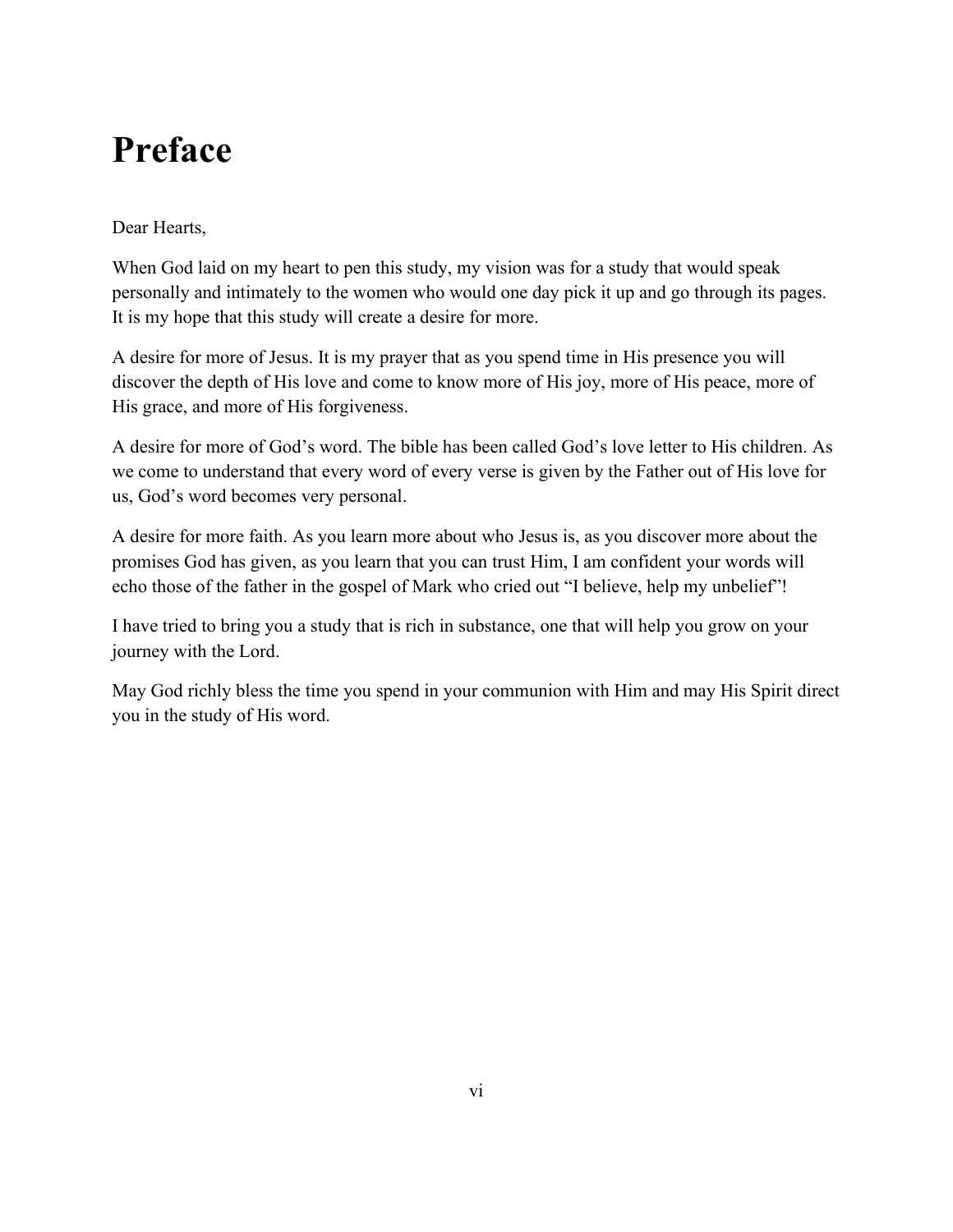# <span id="page-8-0"></span>**About the Study**

"Never Thirst Again" is a nine-week study. The anchor for our study is found in John 4:4-42, which recounts the event of the Samaritan woman's meeting with Jesus at the well. You are encouraged to read these verses as often as you have opportunity.

Most of the daily lessons can be completed in about twenty minutes. Each lesson begins with an introduction which will set the theme for the day's study.

There are some disciplines I have found over the years that can maximize the benefits of your study time.

- Set aside a regular quiet time for your study. By committing time each day, you will be less likely to allow other things to distract you. The amount of time you spend is not nearly as important as being consistent.
- Begin each day's time with prayer. Without the leading of the Holy Spirit, we cannot fully discern all that God's word has to teach us.
- End your time with prayer. You have studied God's word, now pray His word. Each day's lesson concludes with a verse that can be used in your prayer time. As you pray, allow the Holy Spirit to speak to your heart and guide you.

It is my sincere prayer that through your time in this study, you will be ministered to in a powerful way. May the Lord fill you with His Spirit daily as you spend time with Him and His Word.

I thank you all for allowing me to bring this study to you.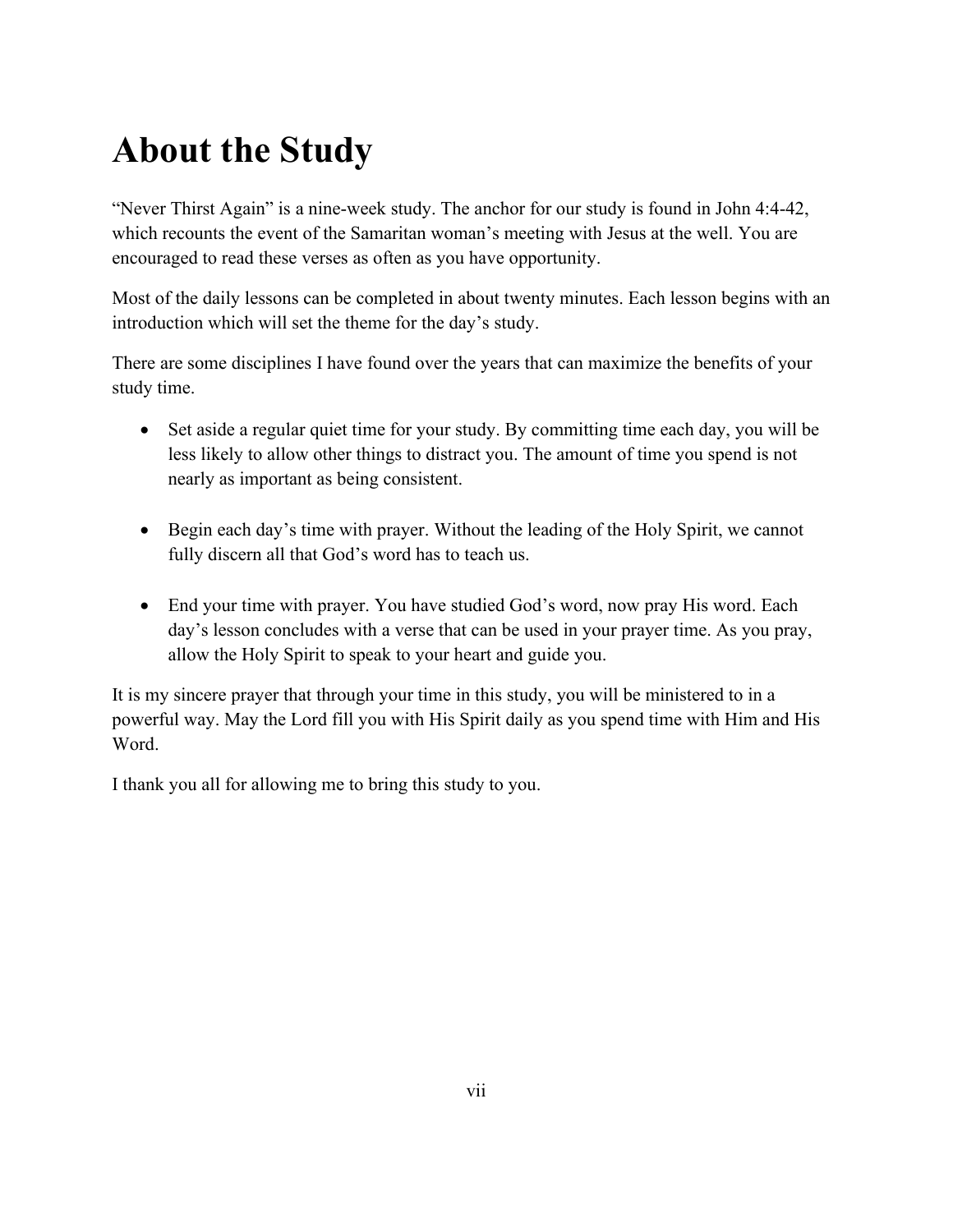# <span id="page-9-0"></span>**Introduction**

The story of the woman at the well has always struck me with its significance. When I read her story, I can see, in some way, the life of too many of the women I know. I have seen so many women living unfulfilled or even self-destructive life styles, out of a thirst for acceptance, respect and love. Sadly, many women seek their "completion" in harmful ways; they end up in situations that leave them physically or emotionally damaged.

God's intent from the beginning was for the man to love, care for and protect the woman. (1Peter 3:7 "Likewise, husbands, live with your wives in an understanding way, showing honor to the woman as the weaker vessel, since they are heirs with you of the grace of life, so that your prayers may not be hindered"). Sin entered, God's laws were broken and a curse was pronounced (See Genesis 3:16). Consequently, when the love and care a woman so desperately hungers for is missing, she feels empty; discontentment sets in and the search for fulfillment begins. It troubles to me to realize how the need that God has put within us for our good has been distorted and exploited by the enemy.

For generations women have been lied to. In the decades preceding the sixties, women generally measured their value through the eyes of the men they loved, the accomplishments of their children, and their skills as homemakers. Then, in the 1960's and early 1970's, women were told and sold on the belief that they were victims. They were convinced that they were being treated as second class citizens and that if they wanted to succeed, to have any value, to be as good as men, they better start acting like men. The battle cry rang out from the feminist to take up arms, go out into the world, and "fight for food." Too many women heeded that call so sadly, the lie continues and the family suffers.

All this is not said as a judgment against the women who value the role of caring for their families, nor is it a judgment against women who work hard to build a career outside the home. On the contrary, these roles are God honoring and rewarding. The Proverbs 31 woman gives evidence of this calling upon the lives of women. What we as women must come to understand, is that our value is not determined by the titles we wear. Our worth is based not on what we are in the world but solely on who we are in Jesus Christ. If you don't know who you are, or if you need a reminder, I encourage you to spend some time reading the first and second chapters of Paul's letter to the Ephesians. In this wonderful letter, Paul describes for us our heritage and our hope.

As you begin this study, I pray that you will take the first steps of the journey with anticipation and the expectation of growing as a woman of God. I pray that along the way, you come to fully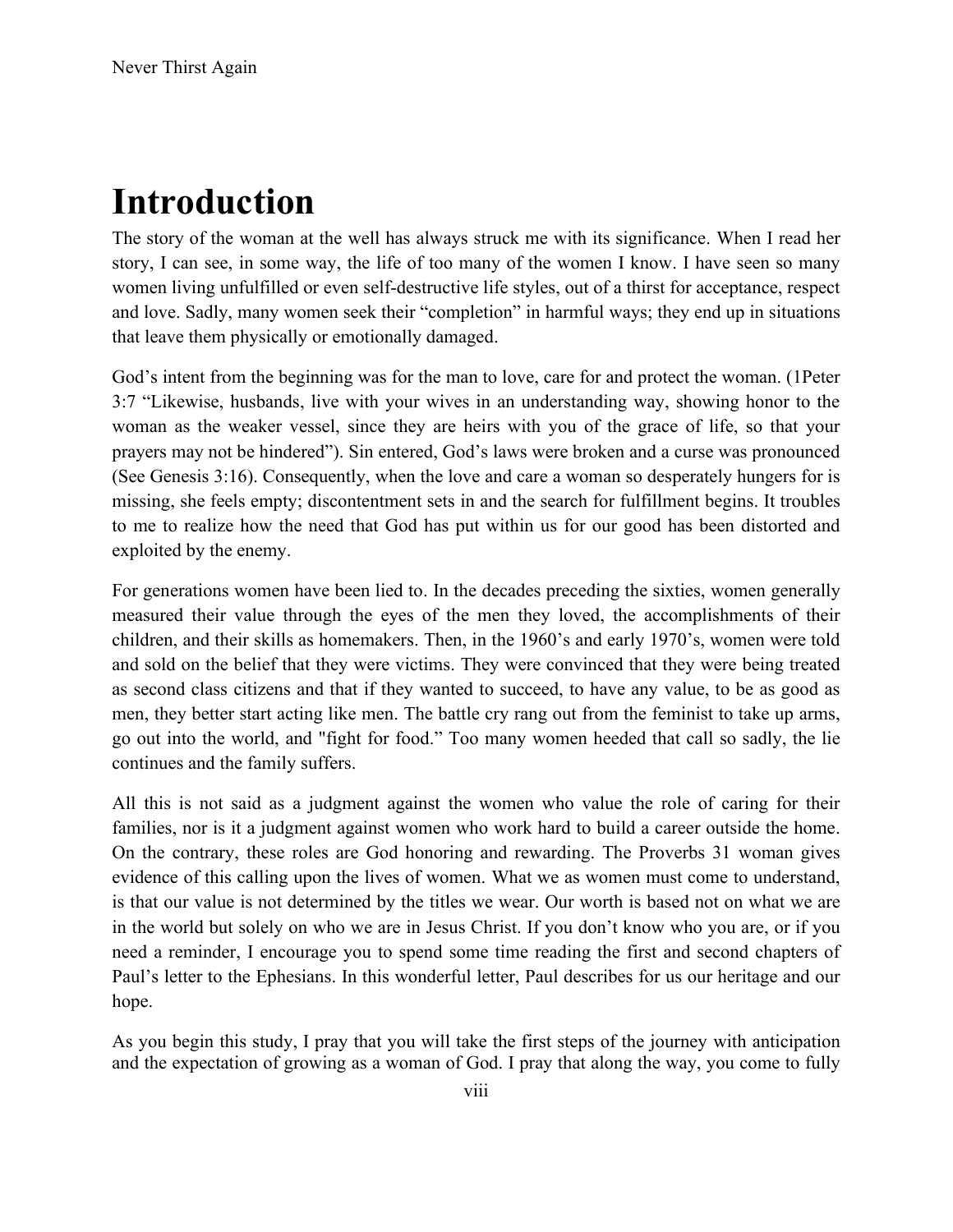know who you are in Jesus. I pray that at the end of the journey you will have discovered that all your needs are met in Jesus.

In His Love

Sandra

#### $5003$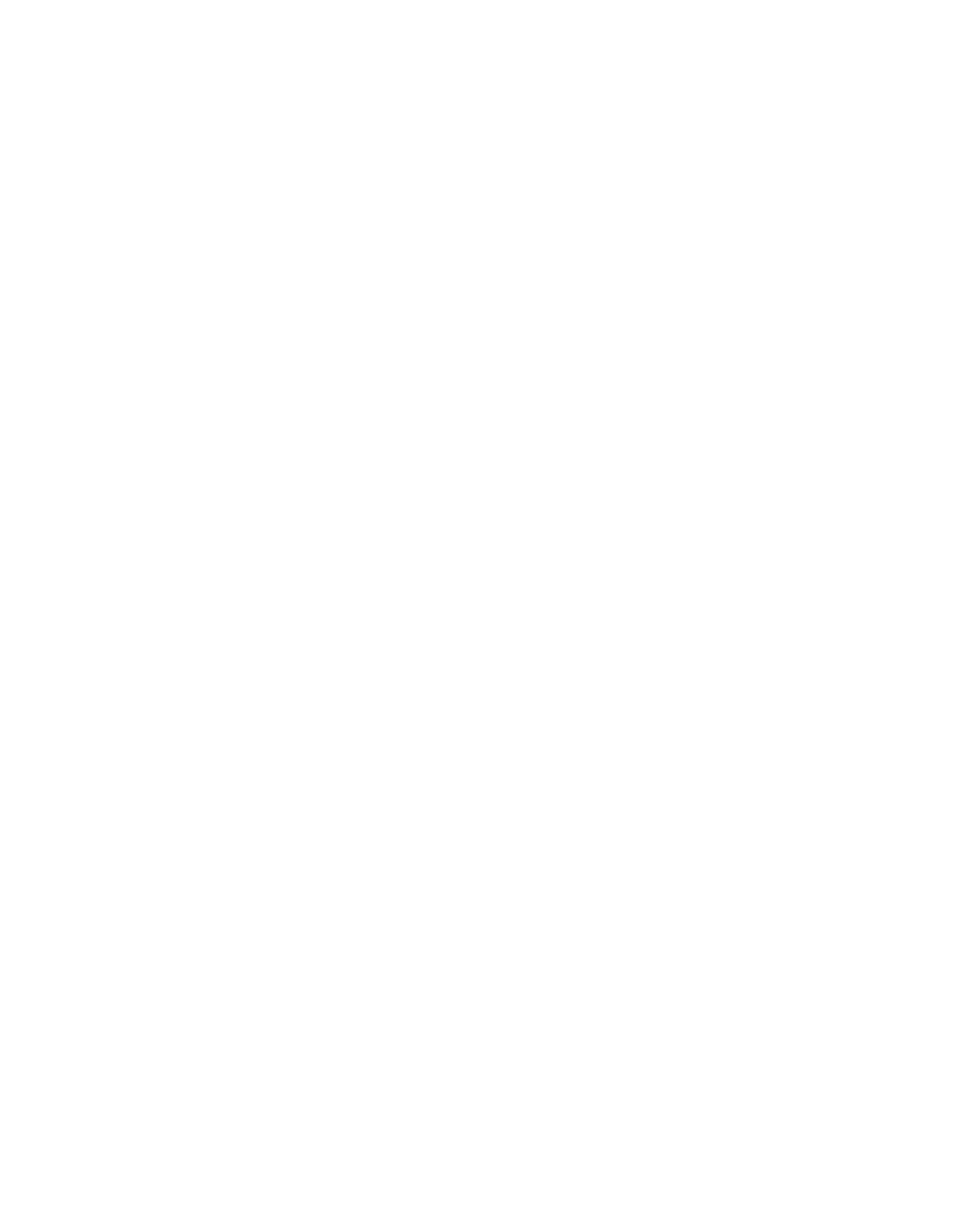# <span id="page-12-0"></span>**Part 1**

The Purpose, The Plan and The Provision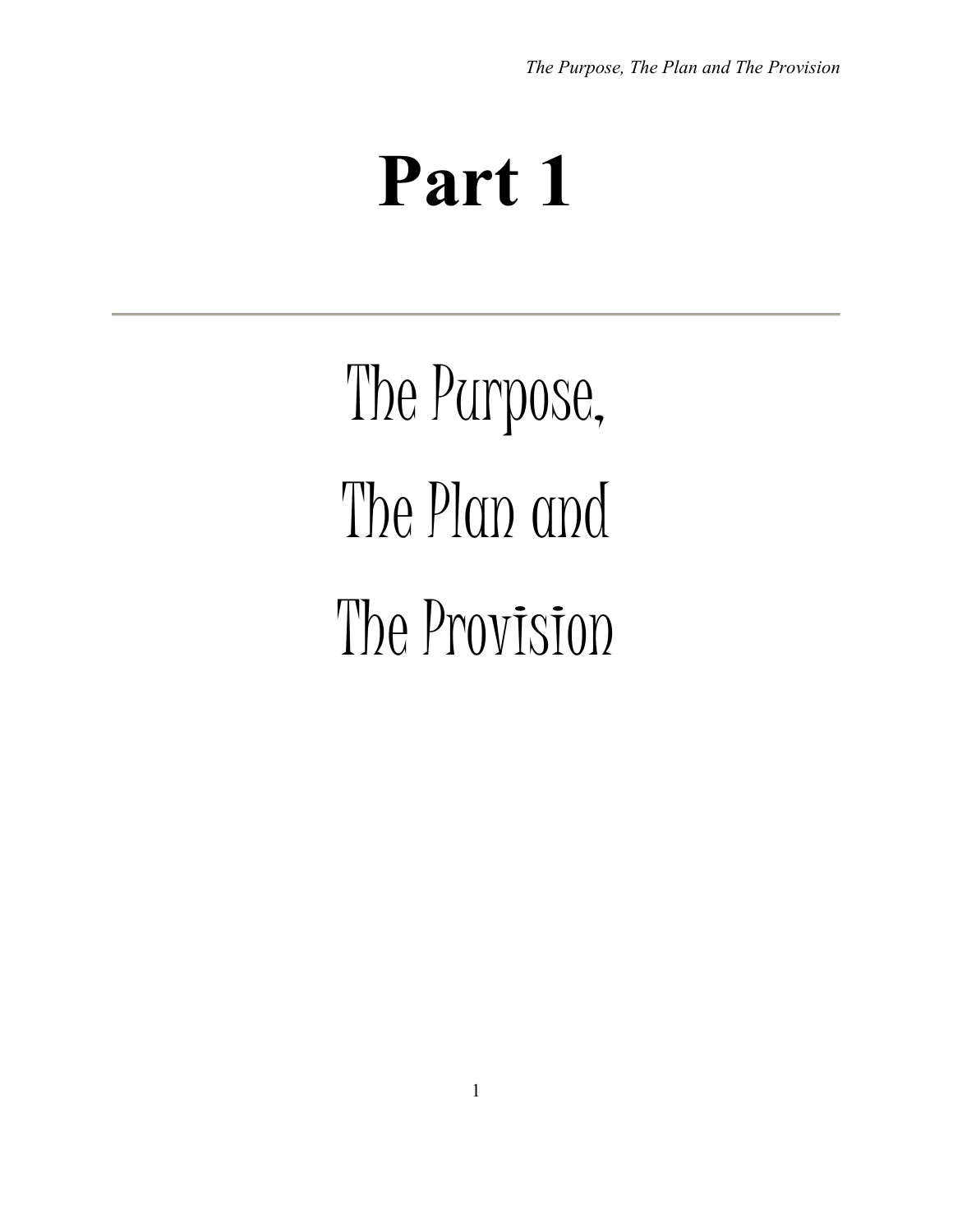#### Lesson 1

# <span id="page-13-0"></span>The Purpose

The nameless woman who met Jesus at the well may have lived in a different world and time but her disappointments were no different from our own. Certainly as a young girl she didn't anticipate having five husbands. Surely she didn't expect that some day she would have to make covert trips to the well to avoid the whispers of the women in the village. *"That Woman!"* they would have called her. They would have taunted her with their shouts - "*Sinner"! "Adulteress"! "Harlot"!* Once a woman full of dreams, she is cast by hard circumstances and wrong choices into a life of shame.

The Samaritan woman came to the well that noon for the purpose of getting a jug of water, but God, as you will discover, had a different purpose in mind.

Just as God had a purpose for the Samaritan woman, He has a purpose, a design for each of our lives. In this week's study, we will look at how we can know God's purpose for us and what we can do to fulfill His purpose.

#### $5003$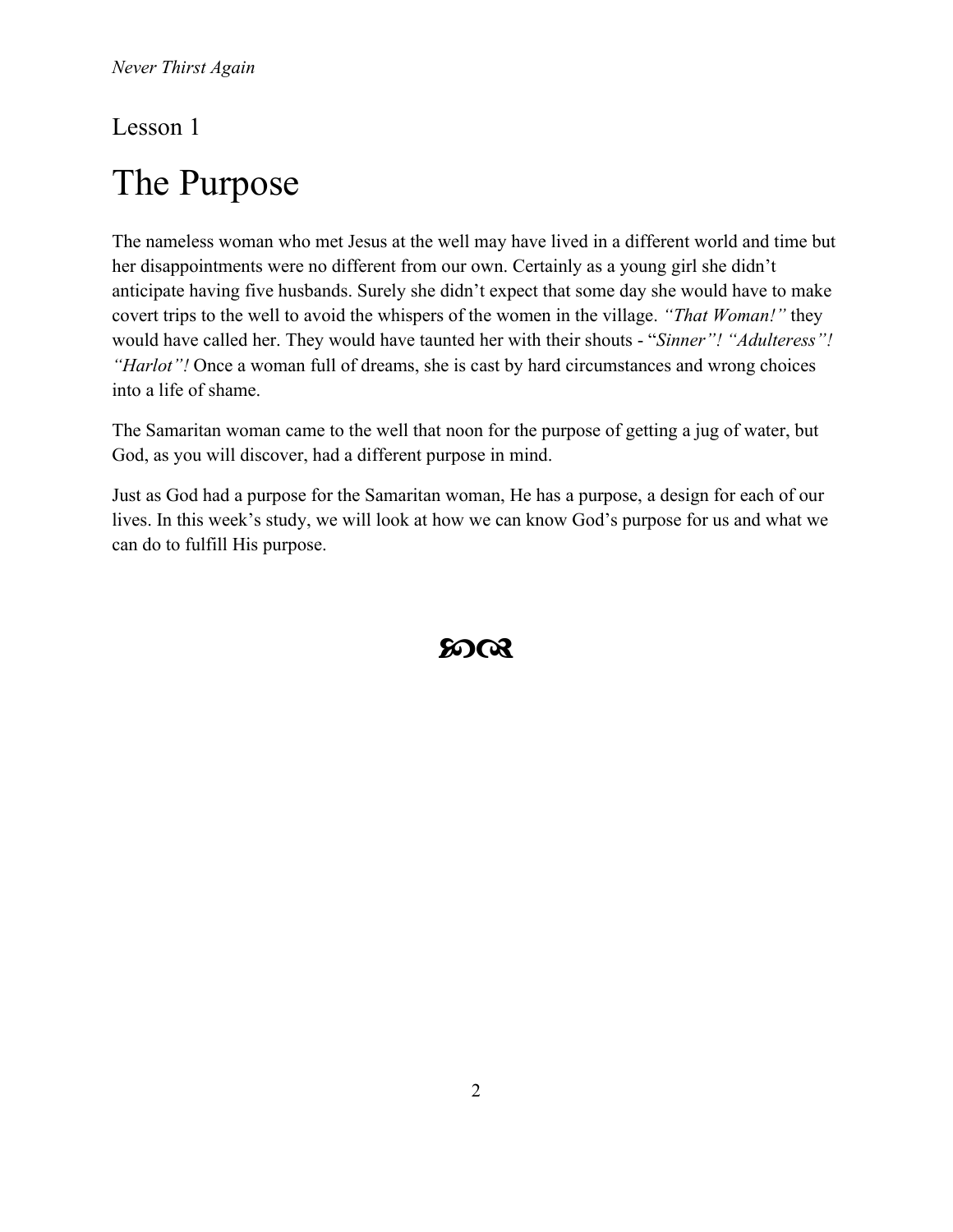#### Day 1

Proverbs 16:9 says *"The heart of man plans his way, but the LORD establishes his steps."* It can be so hard to trust God with our future. We're not comfortable letting someone else make decisions for us because we like to feel we're in control. As one author wrote, we want to be the masters of our own destiny. If you find yourself thinking that way, you need to know …we are not masters of our destiny, God is! That should be wonderful news. We should find great comfort in the knowledge that the God of the universe, the One Who never sleeps or slumbers, the One Who never fails, has established our steps from the beginning.

1. Read John 4: 4-8. List facts in these verses which reveal that the meeting between Jesus and the woman was not a coincidence but rather God's providence.

2. Why did Jesus have to go through Samaria?

#### **8003**

The most direct route from Judea to Galilee was through the country of Samaria. Religious differences had created hatred between the Samaritans and Jews and the Jews routinely avoided traveling through Samaria.

**2003** 

3. Can you remember a time when events in your life didn't seem to make sense? Describe.

<sup>&</sup>quot;I know that you can do all things, and that no purpose of yours can be thwarted. (Job 42:2)

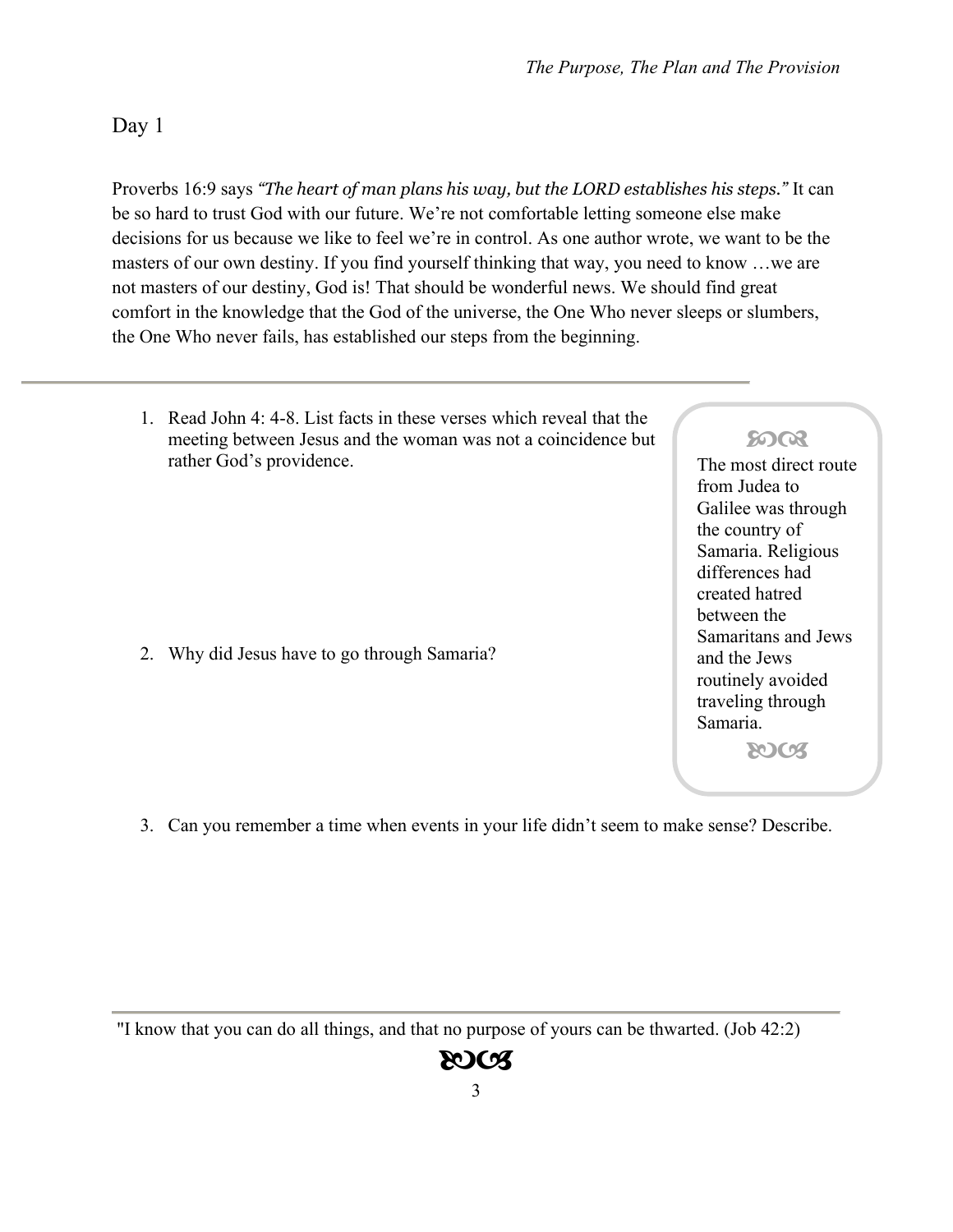#### Day 2

I am a child of the 60's, the generation which set out to "find ourselves." There are books aplenty to tell us how to find our purpose. Rick Warren's Purpose Driven Life has been translated into 59 languages and is reported to have sold more than 30 million copies. The writer of a blog I came across recently promises that by following his prescribed method, you can discover your life's purpose in fifteen to twenty minutes. Through the ages, man has struggled with the question "what am I here for"?

1. Read John 4:34-38. What does Jesus say is His food?

2. According to John 6:39-40, what was Jesus' specific purpose for coming down from heaven?

3. Read Exodus 9:16. What does this verse tell us is God's ultimate purpose for His followers?

#### **8003**

Merriam Webster defines purpose as *something set up as an object or end to be attained; an intention, resolution or determination*. It seems to me that most folks define purpose more as how they are going to spend their time rather than an "end to be attained."

**ROCK**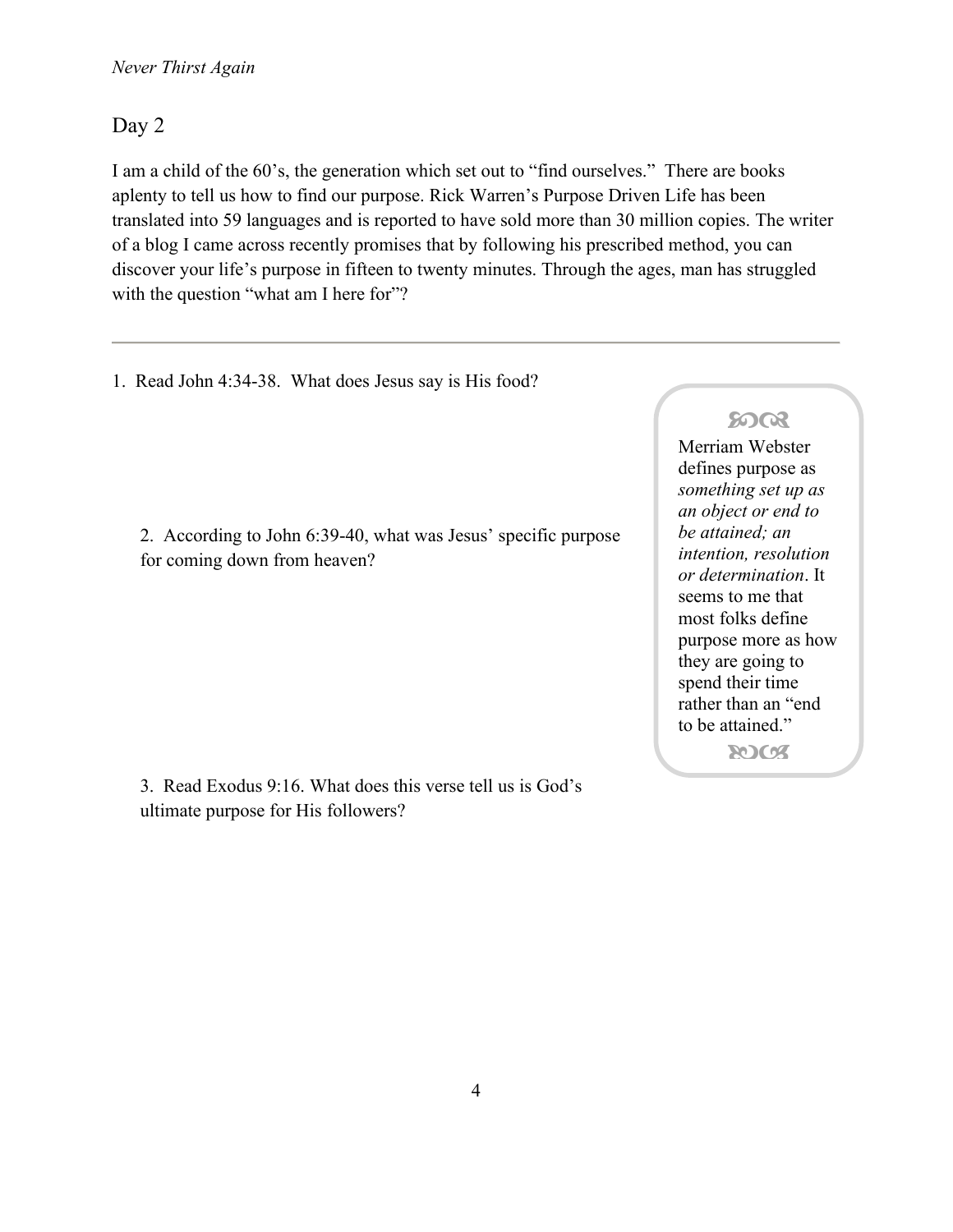4. What are 3 ways Joshua 1:8 tells us we can know God's purpose?

5. According to Micah 6:8 what 3 things are required of us if we are to fulfill God's purpose?

6. Based on what you have learned today, how might you direct the way you spend your time toward attaining your purpose?

I cry out to God Most High, to God who fulfills his purpose for me. (Psalms 57:2)

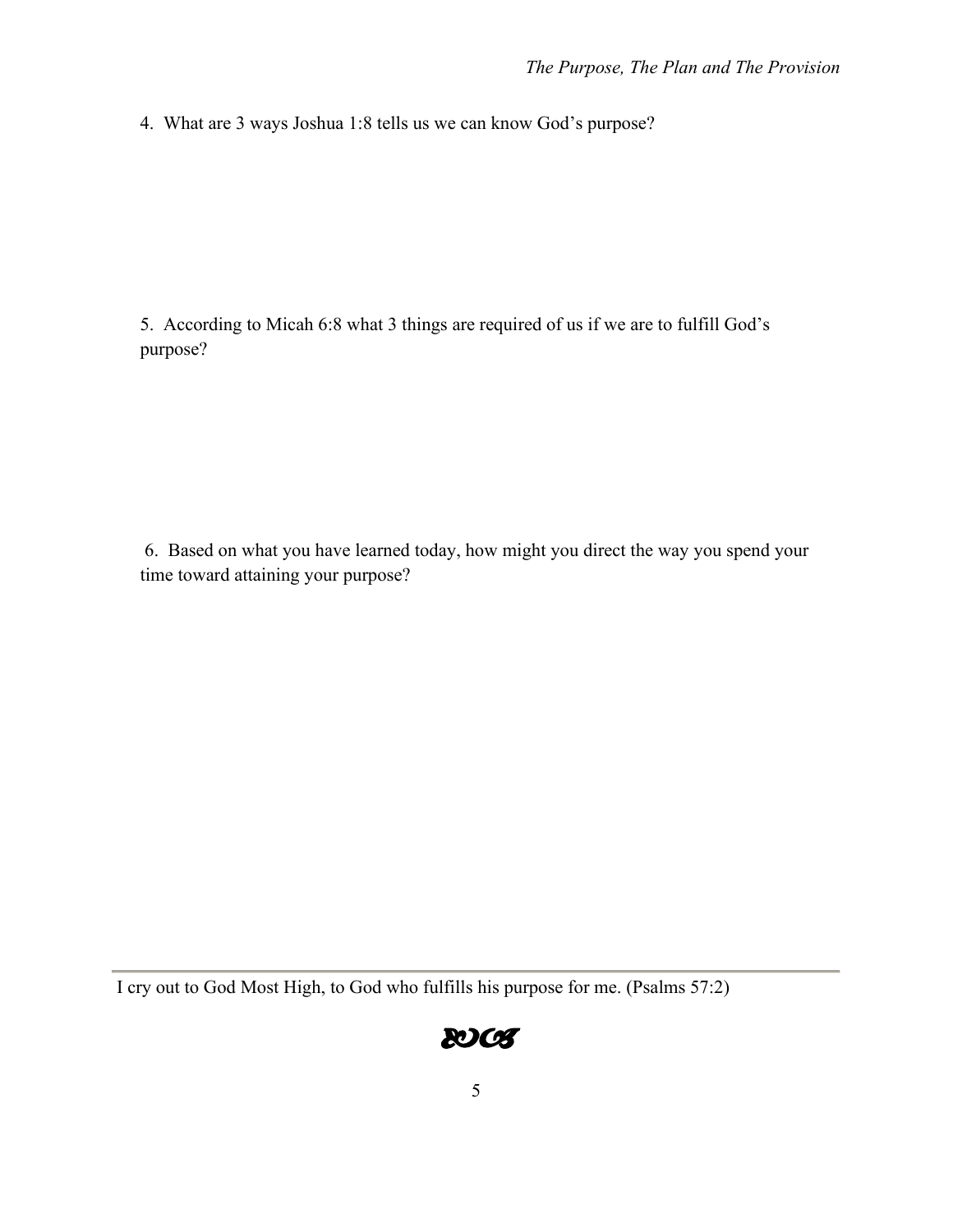#### Day 3

We all have memories from our past. For many of us, they are mostly happy memories. For others, they are memories filled with pain.

1. Genesis chapters 37-45 give the account of Joseph's life from a teenaged shepherd boy to the second highest position of authority in Egypt. Read Genesis 37:12-30. As you read, list the trials that Joseph encountered and tell how God intervened in each situation.

Joseph's Trials God's Intervention

2. Read Genesis 50:20. Why do you think God sometimes allows trials in the lives of His children?

3. What experience in your life has been the most difficult for you to overcome?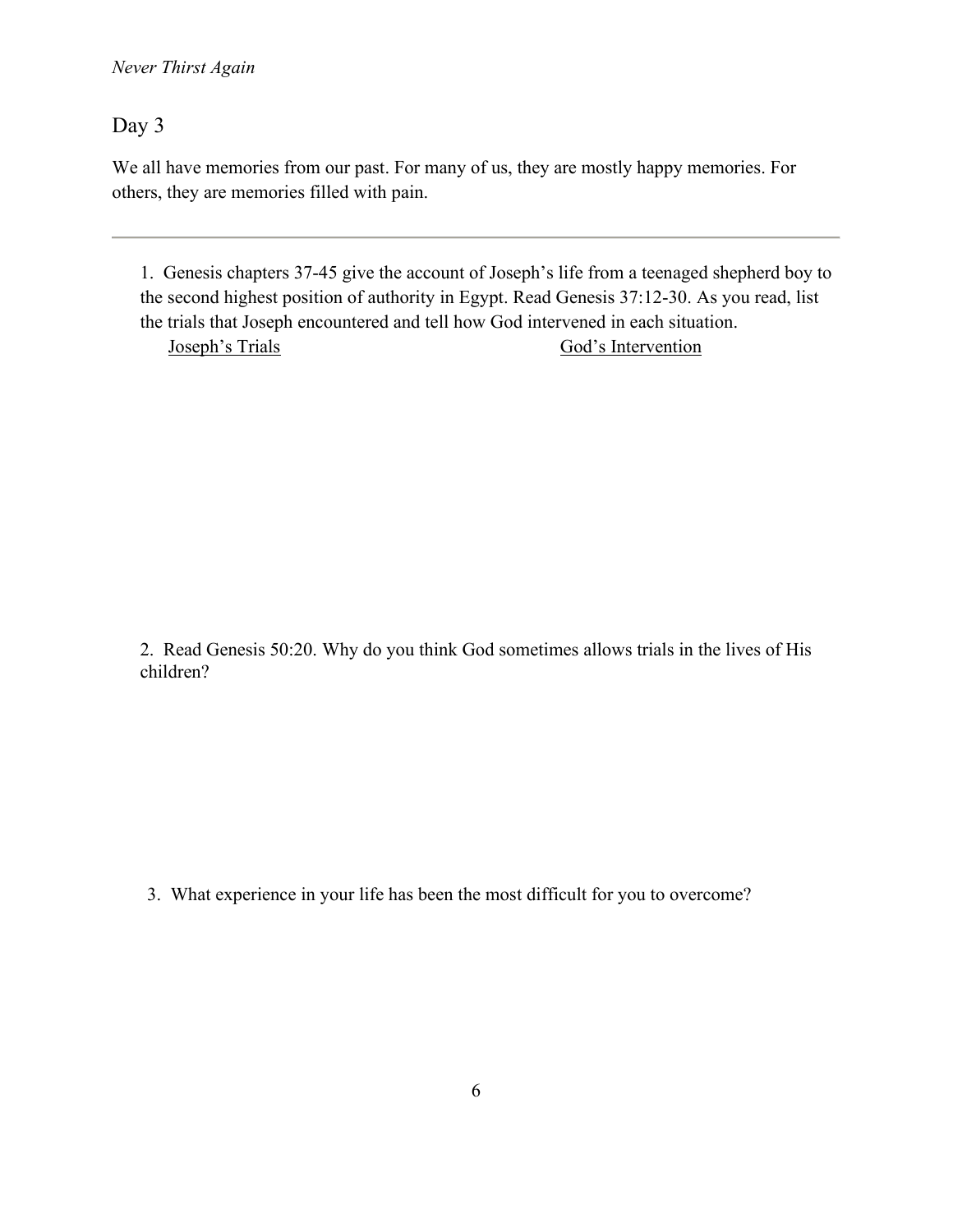4. Read Romans 8:28. What are some ways you think that God can use your past experiences to fulfill His purpose for you.

#### **SOQR**

*For everything there is a season, and a time for every matter under heaven: a time to be born, and a time to die; a time to plant, and a time to pluck up what is planted; a time to kill, and a time to heal; a time to break down, and a time to build up; a time to weep, and a time to laugh; a time to mourn, and a time to dance; a time to cast away stones, and a time to gather stones together; a time to embrace, and a time to refrain from embracing; a time to seek, and a time to lose; a time to keep, and a time to cast away; a time to tear, and a time to sew; a time to keep silence, and a time to speak; a time to love, and a time to hate; a time for war, and a time for peace. (Ecclesiastes 3:1-8)*

**SOOR** 

You have turned my sorrow into joyful dancing. No longer am I sad and wearing sackcloth. (Psalms 30:11 CEV)

#### တလ

#### Day 4

When God calls you to move, do you often find that you immediately begin to look for excuses? Alternatively, maybe you tend to take the Scarlett O'Hara "I'll worry about that tomorrow" approach. Why is

that? Could it be fear? Do you fear commitment, responsibility, inadequacy, failure?

- 1. Read Judges 6:11-16. What is the reason Gideon was in the winepress, rather than on the threshing floor?
- 2. What would be a reason the Angel of the Lord called Gideon a mighty man of valor, when Gideon refers to himself as the least of the least?